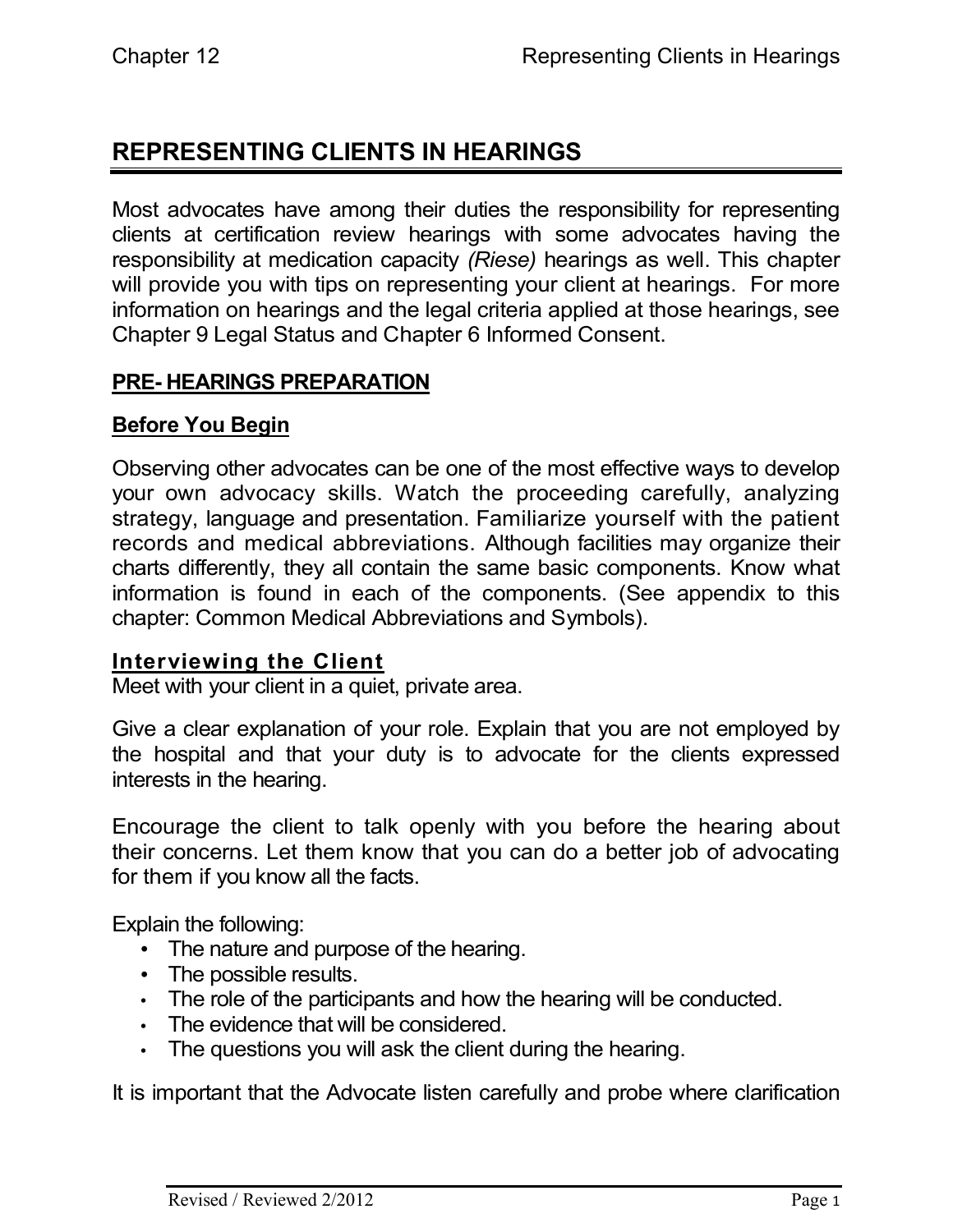is needed. Follow up on leads and potential witnesses.

Explain to the client that the facility representative will speak first as they have the burden of establishing probable cause to detain the client. Advise the client against interrupting others during the hearing and ask the client to listen carefully to the questions. Warn the client that they may hear things they disagree with or that anger them, but they will have a chance to speak as well. If you feel your client will have a difficult time waiting for his/her turn to speak, offer the client a pencil and paper to take notes and write down his/her rebuttal remarks.

If the client indicates that they won't participate in the hearing, acknowledge that option. However, they should be advised of the implications of not attending. Explain that hearing officers are often reluctant to release individuals that they have not observed first hand. If the client is not attending because he/she is fearful of the hearing process, explain that the hearing is informal in nature and that he/she will be free to leave the hearing at any time. Note: In hearings where the client is absent or not contesting the hold, the facility is still required to present evidence of a mental disorder and the client's need for continued involuntary treatment as a danger to self/others, or gravely disabled. Advocates should hold the facility to this standard in every instance.

The Advocate should educate the client regarding the certification hearing and commitment process and how to successfully challenge it.

#### **Review Documentation**

Explain to the client that to provide them the best representation, you will need to know what evidence the facility plans to present at the hearing by reviewing what the staff have written in his/her medical record. Obtain the clients consent to review their medical record. If the client refuses consent, explain that it will hamper your ability to effectively assist them, but if the client still refuses, the advocate must respect this decision. Note: Advocates are entitled to a copy of the Notice of Certification without client consent. (W&I Code, section 5253).

Provide the client with copies of forms and advisements to assist in refreshing his/her memory. In capacity hearings, offer the written medication information required to be provided. Review the material about medication with the client. Note: The Notice of Certification should have already been "personally delivered" to the client prior to the day of the hearing and the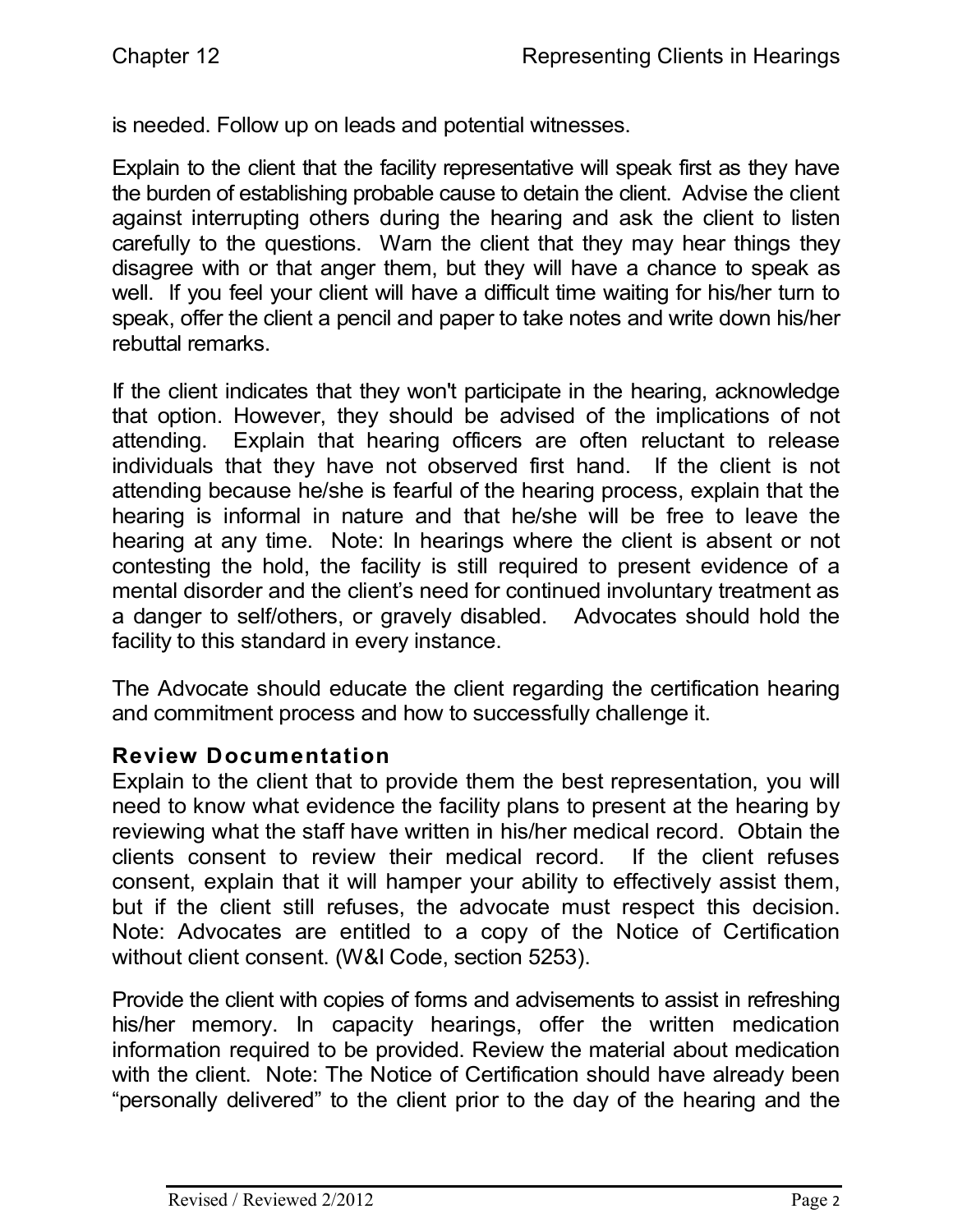client should have been advised of the hearing and of his/her right to a writ of habeas corpus. (W&I Code, sections 5252 and 5253). Advocates sometimes find, however, that clients have not been fully informed of the certification or the pending hearing. Hearing preparation provides a good opportunity for advocates to track and address patterns of due process violations at a particular facility, e.g. dropping Notices of Certification on the nightstand beside a sleeping patient, failure to timely initiate certification, missing signatures, etc.

After you have reviewed the medical record and Notice of Certification, ask the client to give their version of events documented in the medical record and to expand on reports of behavior that may be helpful in presenting the case. Take notes of key facts and arguments you plan to make.

## **Certification Hearings**

Evidence gleaned from the medical record and the client interview that may be helpful in challenging certification as gravely disabled include the following:

- The client has been showering and dressing appropriately in the hospital
- The client has been eating in the hospital; his/her lab values are within normal limits; his/her body mass index (BMI) is at or above normal limits
- The client has a home to return to; he/she has knowledge of, or experience with, homeless resources

Evidence that may be helpful in establishing that the client is not a danger to self may include the following:

- The client can articulate a plan for emotional self-care after discharge
- The client has support from friends and family
- If the client contemplated or attempted suicide, he she can articulate what has changed since that time
- The client has a crisis plan and agrees to ask for help before acting on self-destructive impulses

Evidence that may be helpful in establishing that the client is not a danger to others may include the following:

- No violent or aggressive acts in the hospital or within the last several days
- Decrease in psychosis or other psychiatric symptoms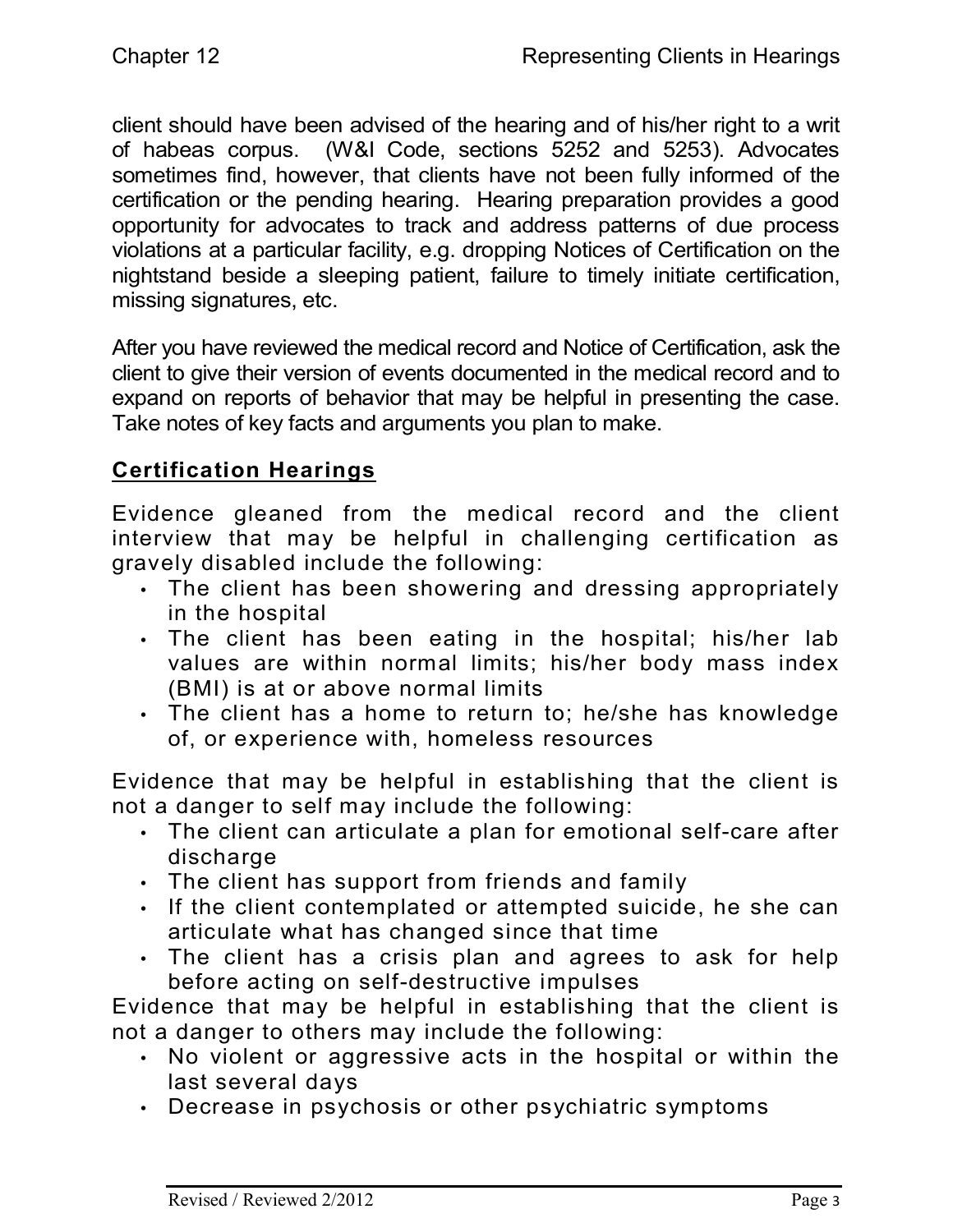## **Capacity Hearings**

Keep in mind that the client does not have to prove that his/her reason for refusing medication is a good one or that the medication is inappropriate or unhelpful, only that client client's decision is based on some reasonable belief.

Evidence that may be helpful in establishing that the client has capacity may include the following:

- The client understands and acknowledges he/she has been diagnosed with a mental disorder
- The client has experience with this or other psychiatric medications
- The client is able to articulate objectionable side effects he/she has experienced or fears
- The client has a documented history of medication side effects
- The client is willing to take a reasonable alternative medication
- No evidence was presented by the physician or documented in the medical record of the client having delusions, especially those related to medication

## **Know the Necessary Standards and Criteria**

Be familiar with the criteria and standards for certification review and capacity hearings.

The criteria for certification review hearings are due to a mental disorder the person is a danger to self or others or gravely disabled. The standard is "probable cause." To constitute probable cause to detain an individual for purposes of civil commitment, a statement of facts must be known to the peace officer (or other authorized person) that would lead a person of ordinary care and prudence to believe, or entertain a strong suspicion, that the person is mentally disordered and is a danger to self, others or is gravely disabled. (See the Chapter 9 Legal Status for a further discussion of these criteria).

For capacity hearings, the criterion is capacity to consent as defined as the ability "to understand and knowingly and intelligently act upon the information required to be given regarding the treatment." *Riese v. St.*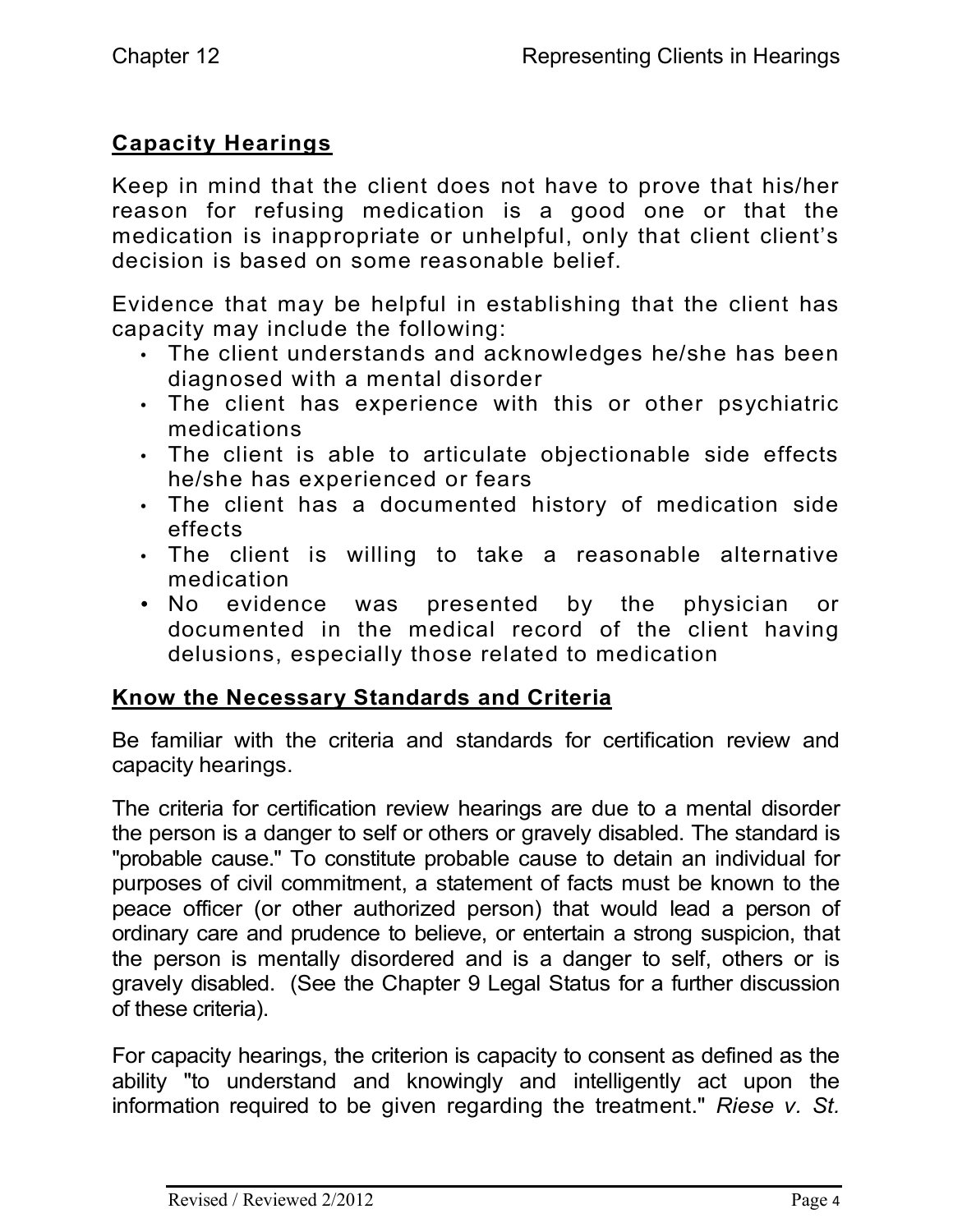*Mary's Hosp. & Med. Ctr.* 209 Cal.App. 3d 1303, 1321 - 22 192 Cal. Rptr. 537 (1987). The standard for capacity hearings is "clear and convincing evidence," defined as evidence which is "so clear as to leave no substantial doubt, sufficiently strong to command the unhesitating assent of every mind." *Lillian F. v. Superior Court* 160 Cal. App. 3d 314, 320, 206 Cal. Rptr. 603, 606 (1984). (See the Chapter 6 Informed Consent for a further discussion of this criterion).

Also for capacity hearings, learn about medications. The physician has a major advantage in the hearing in that he/she has knowledge about and experience with medication. The advocate must have a good enough knowledge about the medication that he/she is not forced to rely entirely upon the physician's expertise. If the client is willing to take one medication but not another, the advocate needs to know whether the alternative offered by the client is realistic. If the client indicates a fear of a side effect that has not been acknowledged, the advocate needs some basis for arguing that the side effect is reasonable to fear. Read about medications and learn how to use the Physician's Desk Reference.

## **HEARING SKILLS**

In most counties both certification review hearings and capacity hearings take place at the facility and are relatively informal in nature. Try to use a pleasant style and tone to avoid alienating the decision maker when presenting your clients' case and soliciting testimony. Try as well to put your client at ease as much as possible. Make sure that she/he has been introduced to all the individuals in the hearing and is aware of each person's role.

## **Procedural Arguments**

Insist on procedural compliance **e**ven when the hearing officer will not consider procedural defects in the certification or *Riese* petition, the advocate should point out all procedural problems and the correct procedure to avoid problems in the future. Normally, hearing officers prefer to hear argument on any procedural issue prior to presentation of substantive evidence. Procedural issues that come up in a certification review hearing may include lack of signatures, timing problems, evidence that the client was not advised etc. Procedurals issues in *Riese* hearings may include evidence that the client is not refusing medication, that the facility did not complete and file the petition appropriately, or that the facility did not properly advise the client, etc. Advocates should continue to push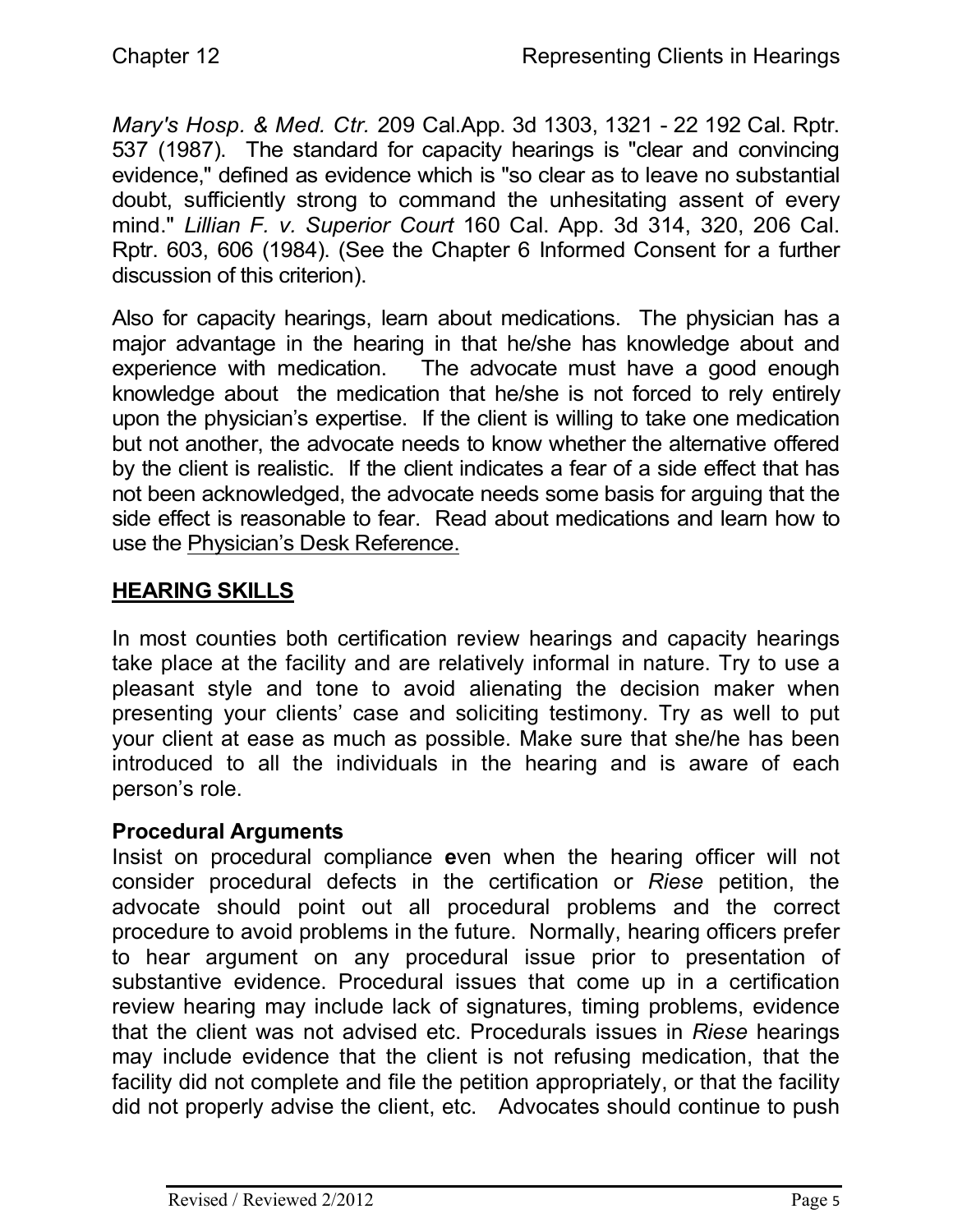the hearing officer to consider procedural defects in determining the validity of the certification or petition.

#### **Address willingness and ability to be voluntary**

Willingness and ability to be voluntary should be addressed by the advocate both before and during the hearing. If the client indicates his/her willingness to stay voluntarily, it is appropriate for the advocate to approach the treating physician with this information and explore the possibility of the client signing in voluntarily prior to the hearing. Note: Both patients and physicians sometimes mistakenly believe that a hospitalization will not be covered by insurance unless the patient requires involuntary treatment. However, California's Mental Health Parity regulations require health maintenance organizations (HMOs) to cover *voluntary* psychiatric inpatient services. (Title 28 CCR section 1300.74.72 (a)). Further, DMH Information Notice No. 01-01 clarifies that "nothing in Medi-Cal mental health regulations prevents payment solely on the basis of legal status for a voluntary emergency psychiatric inpatient hospital stay."

The advocate should address voluntariness at the hearing as well. Even when hearing officers will not rule on voluntary status, the advocate should highlight facts demonstrating the client's willingness and ability to receive treatment on a voluntary basis. Emphasize that willingness and ability to be voluntary is a threshold issue in the certification; when placing an individual a hold for continued intensive treatment, the doctor is required to certify that the individual has been advised of, but unwilling or unable to accept voluntary treatment. Even if the hearing office is does not rule on voluntariness, willingness and ability to be voluntary can also be used to indicate that the client is not dangerous or gravely disabled.

#### **Push for removal of danger to self and or others grounds.**

Eliminating a danger to self and/or others grounds for certification not only reduces the number of elements to be challenged in a later proceeding, but reduces the stigma and negative implications of a finding of dangerousness.

#### **Challenge the facts presented**

Listen carefully to the facts presented. Challenge misstatements, inference, hyperbole and speculation. Point out errors and omissions in factual presentations. Be sure you round out the facts with additional information emphasizing the client strength and abilities. When opinion or theory are put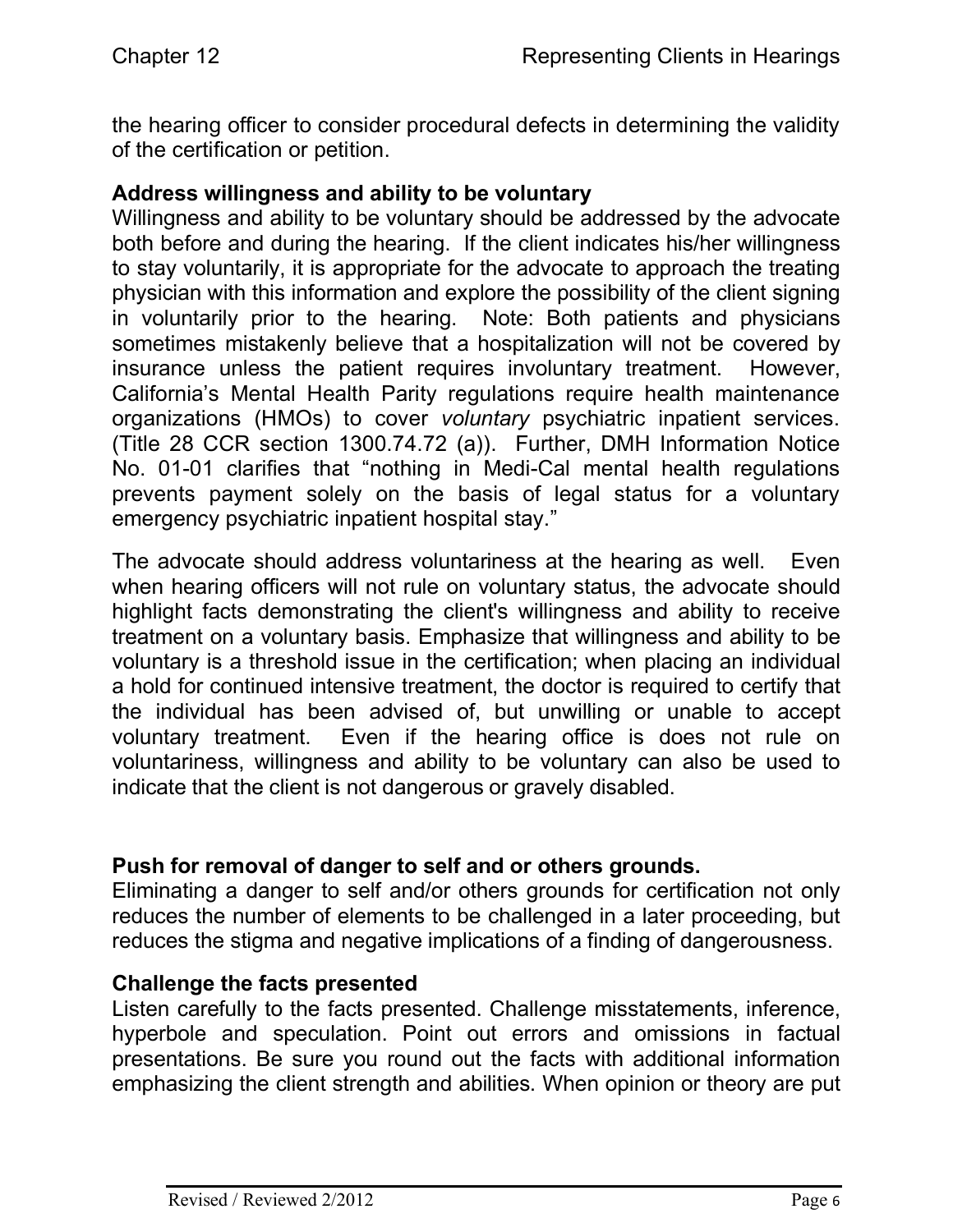forward, identify them and contrast them with the facts.

#### **Witnesses and other Evidence**

Make sure you know what a witness will say before you ask them to testify in the hearing. Family, friends and clinical staff may have important evidence.

Remember that clinical staff may present adverse testimony; make sure to construct your questions precisely enough to narrow their testimony and don't go on a fishing expedition.

If an outside witness with good evidence refuses or is unable to testify, you may summarize the evidence for the hearing officer.

If you have documentary evidence (e.g., a description of side effects from a medication text, a letter from the client, friend or family, etc.) to present, be prepared to explain the purpose for which you are introducing it.

#### **Challenge the way the law is interpreted or applied in the case**

Despite years of hearing experience, there are still misinterpretations of the law. In addition, hearing officers may misapply the law to specific facts. It is important for the advocate to challenge these mistakes. Provide hearing officers with copies of case decisions or legal memoranda I to correct the problems of misinterpretation or misapplication.

#### **Use the hearing process to educate**

A part of all hearing, preparation should be education of the client on the commitment process and how to successfully challenge it. It's also a good time to encourage the client to ask questions and make requests for assistance on other problems. In addition use the hearing process to educate staff about the law, the value of the legal protections and the client's needs and interests.

#### **PRESENTING THE CASE**

#### **Opening Statement**

- Present background information and identification of the client
- Summarize what the evidence will show.
- Summarize the law that must be followed by the decision-maker

#### **Testimony**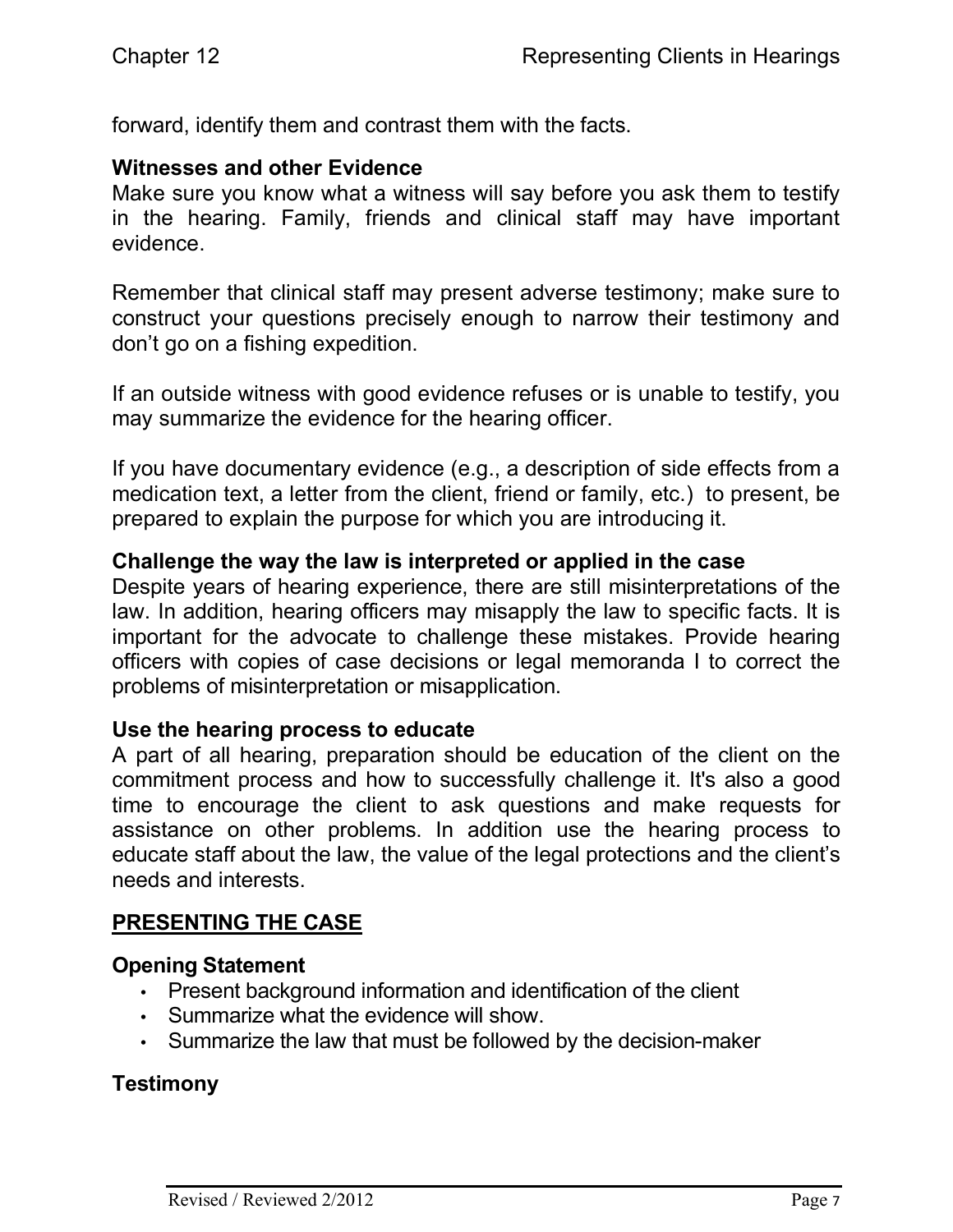Keep the following in 'mind when you are soliciting testimony from the facility representative:

- Ask questions that are leading and closed (preferably those that ask for a yes or no answer);
- Avoid asking "why" questions unless you have a good sense that the answer will be favorable to your case.
- Ask questions designed to elicit favorable responses first. Ask questions that attack unfavorable testimony last;
- Break down questions into components, addressing one fact at a time.
- Listen closely to the answers you get. Revise your questions as appropriate, follow up on leads.
- Don't badger the witness; try to use a pleasant style and tone of voice so as not to alienate the decision-maker or the clinician. For example, don't recite a list of facts, followed with "isn't that a fact?"

## **Keep the following in mind when soliciting testimony from the client:**

- Draft a detailed list of questions based on your interview with the client and review of the medical record;
- If the client's testimony is likely to appear to be illogical or disorganized, keep the testimony very brief, narrow in scope and focused;
- Ask the client in advance all the questions that you intend to ask in the hearing. If the client has trouble remembering what you covered in the interview, ask a leading question or remind the client that you've discussed this during preparation for the hearing. Try to avoid the appearance of coaching the client, but if you need the testimony, you can prompt the client.

#### **Closing Statement**

- State the conclusion you want the hearing officer to reach.
- Summarize what your evidence has shown and then review that evidence. Begin with the evidence that is strongest for your case.
- Recite the weaknesses or problems with the clinician's case, why what has been provided in testimony is not accurate or does not lead to the ultimate conclusion.
- Review why the law- as applied to the evidence as presentedrequires the hearing officer to decide in the client's favor.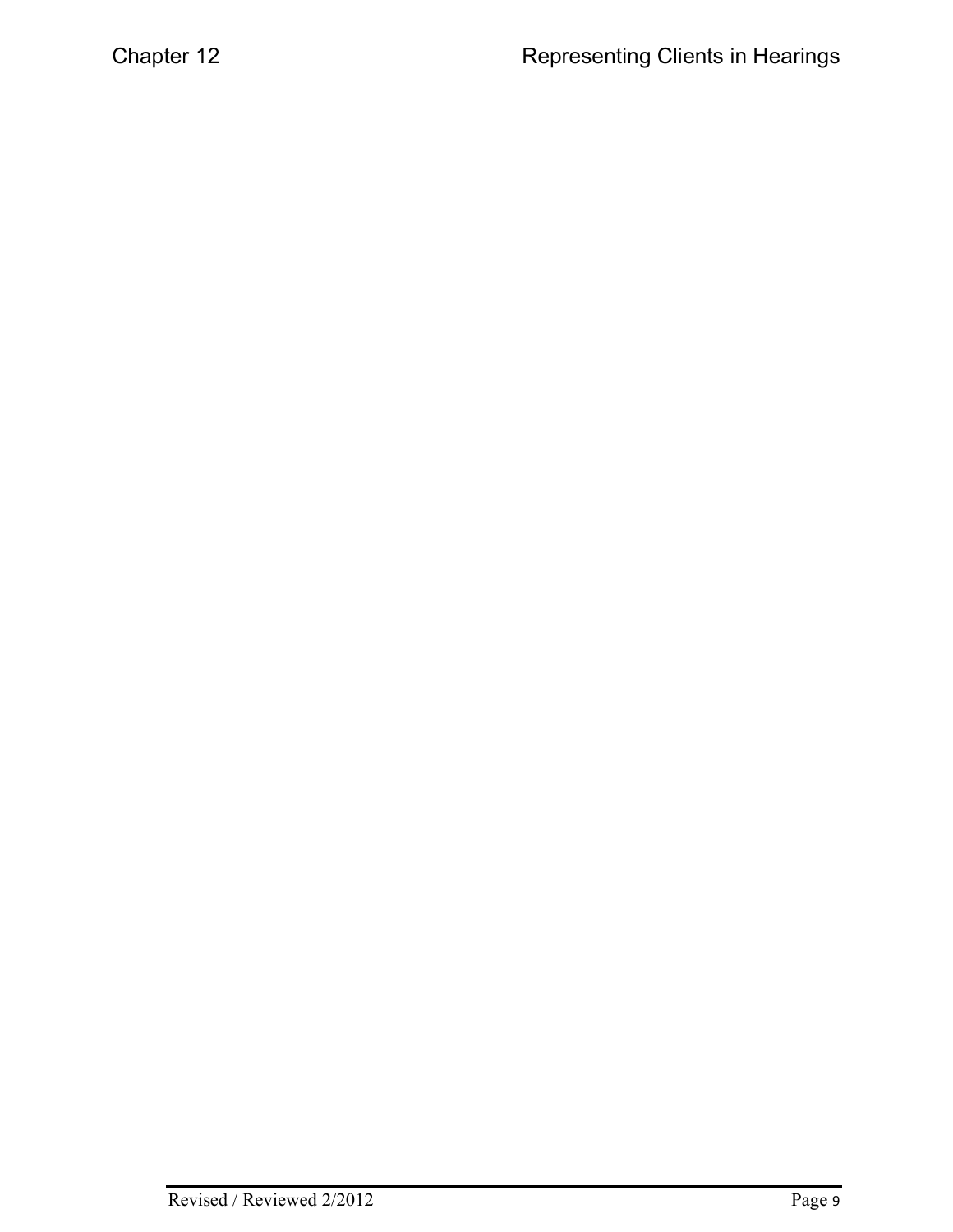# **APPENDIX A COMMON MEDICAL ABBREVIATIONS AND SYMBOLS**

| <b>Abbreviation</b> | <b>Meaning</b>                                    |
|---------------------|---------------------------------------------------|
| a                   | before                                            |
| ac                  | before meals                                      |
| abd                 | abdomen                                           |
| <b>AD</b>           | Alzheimer's disease; right ear                    |
| <b>ADD</b>          | <b>Attention Deficit Disorder</b>                 |
| <b>ADHD</b>         | <b>Attention Deficit Hyperactivity Disorder</b>   |
| <b>ADL</b>          | activities of daily living                        |
| ad lib              | as desired                                        |
| amb                 | ambulation (walk)                                 |
| ama                 | against medical advice                            |
| <b>ASAP</b>         | as soon as possible                               |
| BID, bid            | twice in the day                                  |
| BM                  | bowel movement                                    |
| <b>BP</b>           | blood pressure                                    |
| <b>BPD</b>          | Bipolar Disorder; Borderline Personality Disorder |
|                     |                                                   |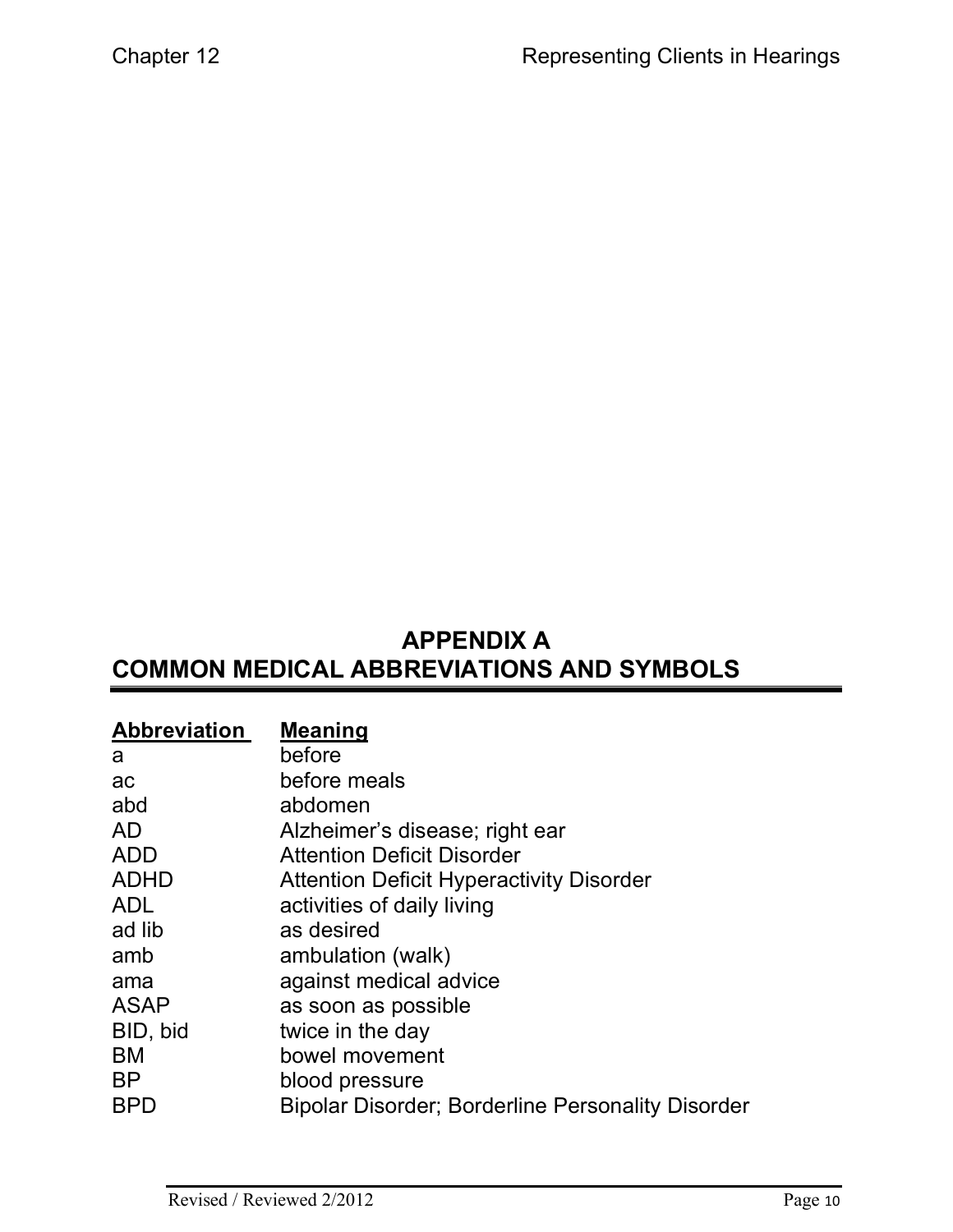| BR or br<br><b>BUN</b>    | bath room<br>blood urea nitrogen (a lab test)           |
|---------------------------|---------------------------------------------------------|
|                           |                                                         |
| $\overline{c}$            | with                                                    |
| C/O                       | complaints of                                           |
| caps                      | capsule with medication in it                           |
| cath                      | catheter (a tube used to drain out body fluid)          |
| <b>CBC</b>                | complete blood count (a blood test)                     |
| <b>CC</b>                 | chief complaint                                         |
| cont.                     | continued                                               |
| <b>COPD</b>               | chronic obstructive pulmonary disease                   |
| /d                        | per day                                                 |
| DC or D/C                 | discharge                                               |
| dc                        | discontinue                                             |
| decub                     | decubitus ulcer (pressure sore, bedsore)                |
| DD                        | <b>Developmental Disability</b>                         |
| <b>DID</b>                | <b>Dissociative Identity Disorder</b>                   |
| <b>DM</b>                 | diabetes mellitus (diabetes)                            |
| D.O.                      | disorder                                                |
| <b>DOA</b>                | date of admission; dead on arrival                      |
| <b>DOB</b>                | date of birth                                           |
| <b>Dx</b>                 | diagnosis                                               |
| DT, DTs                   | delirium tremens ("the shakes" from alcohol withdrawal) |
| ECG, EKG                  | electrocardiogram                                       |
| ect, ECT                  | electroshock therapy                                    |
| <b>EEG</b>                | electroencephalogram (electric brain activity)          |
| e.g.                      | example                                                 |
| <b>ETOH</b><br><b>FBS</b> | ethanol (alcohol)                                       |
| F/U FU                    | fasting blood sugar (a lab test)<br>follow up           |
| G tube                    | gastric tube (a tube in the stomach)                    |
| <b>GAF</b>                | global assessment of functioning                        |
| hgb hct                   | hemoglobin, hematocrit, (blood cell measurements)       |
| $HS,$ hs                  | hour of sleep, or at bedtime                            |
| ht                        | height                                                  |
| $Hx$ , hx                 | history                                                 |
| 180                       | intake and output (fluid taken in and urine output)     |
| IM                        | intramuscular                                           |
| Inj                       | injection                                               |
| IV                        | intravenous                                             |
|                           |                                                         |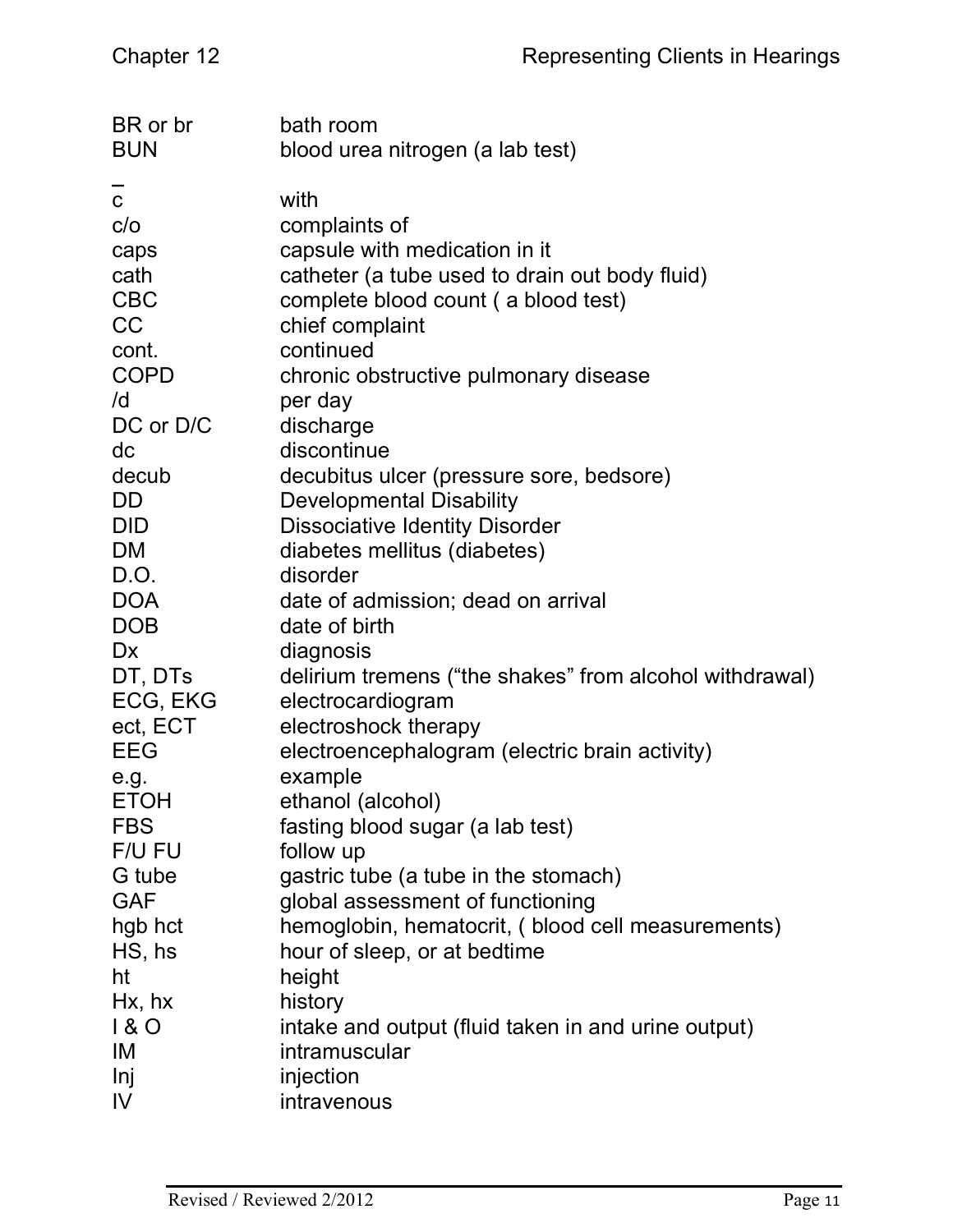| <b>MDD</b>    | major depressive disorder                   |
|---------------|---------------------------------------------|
| meds          | medications                                 |
| MI            | mental illness                              |
| <b>MR</b>     | mental retardation                          |
| N/C           | no complaints                               |
| NG, NGT       | nasogastric (tube)                          |
| noc           | night                                       |
| norm          | normal                                      |
| <b>NOS</b>    | not otherwise specified                     |
| <b>NPO</b>    | nothing by mouth                            |
| nsg           | nursing                                     |
| <b>OT</b>     | occupational therapy                        |
| p             | after                                       |
| P             | pulse                                       |
| pc, p.c.      | after meals                                 |
| PE pe         | physical exam                               |
| prn, p.r.n.   | as needed or required                       |
| PO, po        | by mouth                                    |
| pt            | patient                                     |
| q             | every                                       |
| qam           | every am (morning)                          |
| qd            | every day                                   |
| qod           | every other day                             |
| qh            | every hour                                  |
| q2h, q3h, q4h | every 2 hours, every 3 hours, every 4 hours |
| qhs           | every night (hour of sleep)                 |
| qid           | four times a day                            |
| re:           | about or regarding                          |
| rbc, RBC      | red blood cell                              |
| reg           | regular                                     |
| resp          | respiration or breaths                      |
| $R/O$ , r/o   | rule out                                    |
| <b>ROM</b>    | range of motion                             |
| rx, RX        | prescription                                |
| S             | without                                     |
| <b>SAD</b>    | <b>Seasonal Affective Disorder</b>          |
| sl            | sublingual meaning under the tongue         |
| SOB           | short of breath                             |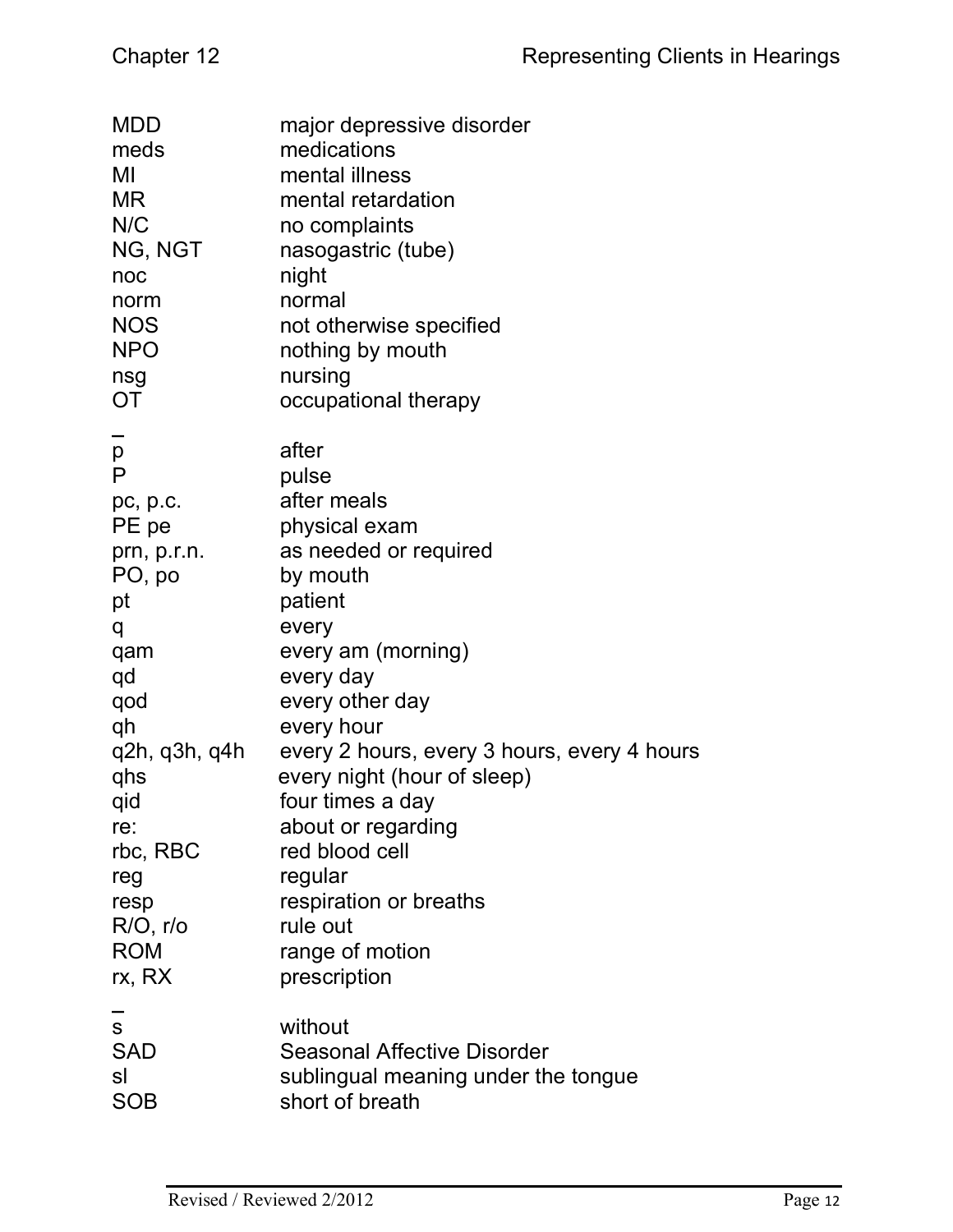| signs and symptoms                              |
|-------------------------------------------------|
| immediately                                     |
| sexually transmitted disease                    |
| streptococcus                                   |
| symptom                                         |
| temperature                                     |
| tablet, a tablet of medication, a round pill    |
| tuberculosis                                    |
| three times a day                               |
| t/o telephone order                             |
| temperature, pulse, respiration                 |
| treatment                                       |
| urine analysis                                  |
| urinary tract infection                         |
| verbal order                                    |
| vital signs (temperature, pulse and respiration |
|                                                 |
| white blood cell                                |
| wheel chair                                     |
| within normal limits                            |
| without                                         |
| weight                                          |
| work up                                         |
| times                                           |
| years old                                       |
| year                                            |
|                                                 |

## **Commonly Used Symbols**

|                                 | increase<br>approximately | ╰<br># | decrease<br>number |
|---------------------------------|---------------------------|--------|--------------------|
| $\bm{\mathsf{\textcircled{a}}}$ | at                        | Ο      | degree             |
| $\geq$                          | greater than              | <      | less than          |
| $\ddot{\phantom{1}}$            | positive                  |        | negative           |
| $+, 8$<br>none                  | and                       | Ø      | nothing, not,      |
|                                 | equal to                  |        | not equal to       |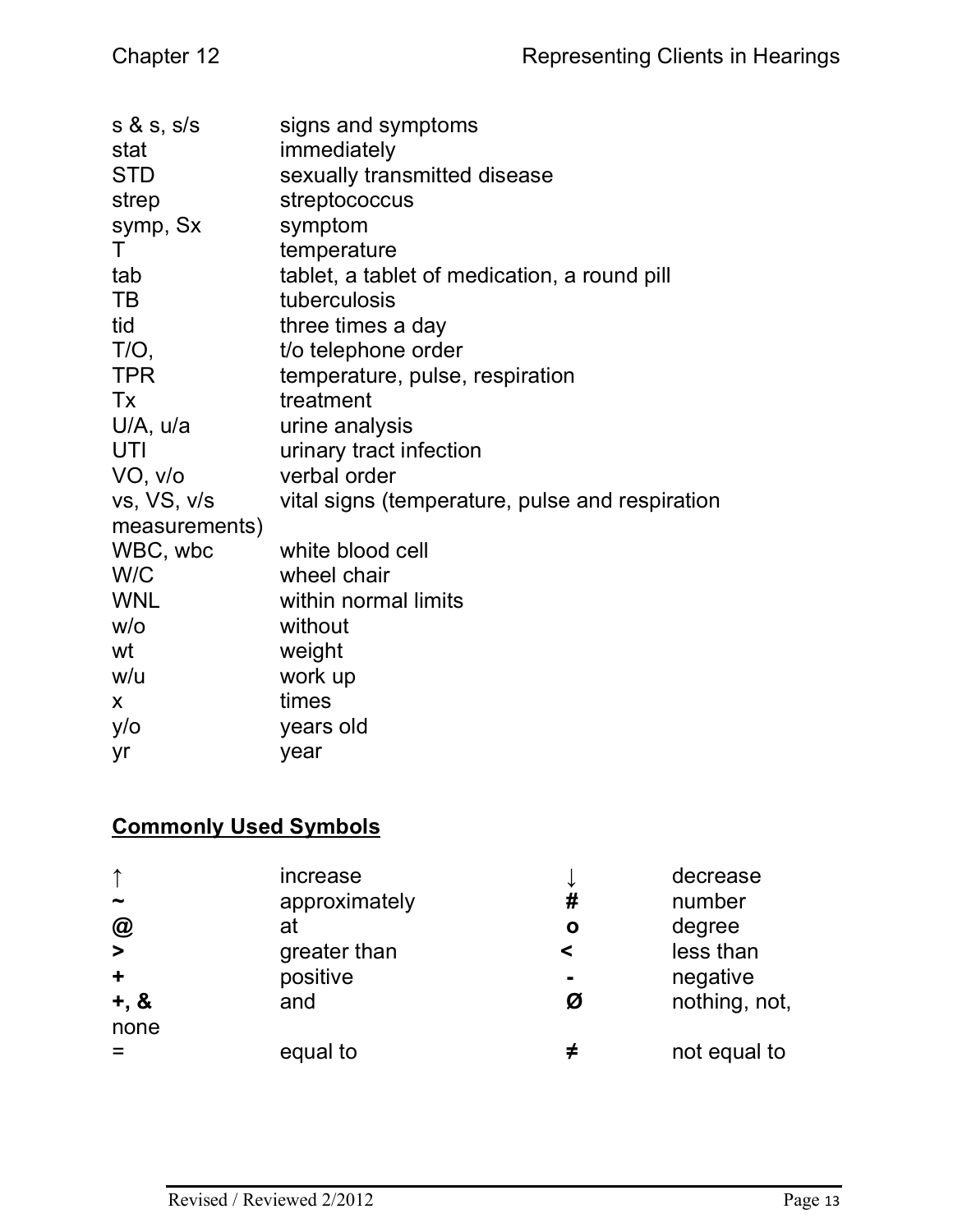Chapter 12 **Chapter 12** Representing Clients in Hearings





# **APPENDIX B CERTIFICATION REVIEW HEARING CHECKLIST**

## **Initial Contact with Client**

| 1.<br>2 <sub>1</sub> | Did advocate introduce him/herself to the client?<br>Did advocate ask the client if s/he wished to be<br>called by first name or Mr., Mrs., etc.? |
|----------------------|---------------------------------------------------------------------------------------------------------------------------------------------------|
| 3.                   | Did advocate attempt to find a private place in which                                                                                             |
|                      | to meet with the client?                                                                                                                          |
| 4.                   | Did advocate make sure that the client understood                                                                                                 |
|                      | that advocates are not affiliated with the mental                                                                                                 |
|                      | health facility in any way?                                                                                                                       |
| 5 <sub>1</sub>       | Did advocate assure client that any information s/he                                                                                              |
|                      | gave would be held in confidence and would not be<br>shared with anyone outside the hearing unless it<br>was with the client's permission?        |
| 6.                   | Did advocate adequately explain his/her reason for<br>meeting with the client?                                                                    |
| 7 <sub>1</sub>       | Did advocate obtain the client's consent before<br>talking with anyone regarding his/her case or<br>reviewing his/her chart?                      |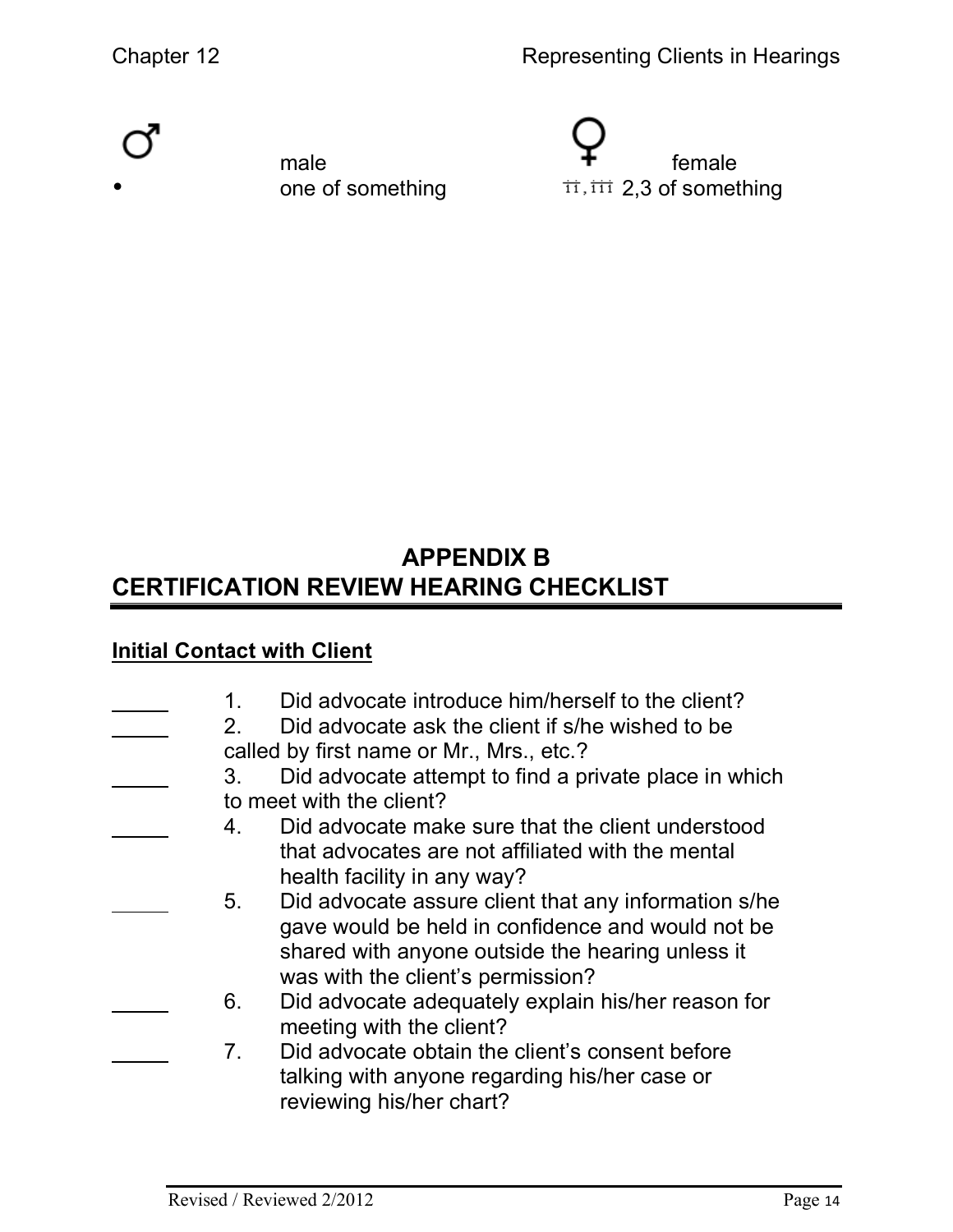## **Hearing Preparation**

| 1. | Did advocate explain the hearing procedure<br>including time, place, participants and what the                                                                                                                                 |
|----|--------------------------------------------------------------------------------------------------------------------------------------------------------------------------------------------------------------------------------|
| 2. | client would be likely to encounter?<br>Did advocate inform the client that the hearing<br>would be informal and that the hearing was being                                                                                    |
| 3. | held solely for their own protection and that the<br>burden of proof was on the facility to show that the<br>commitment was justified?<br>Did advocate explain the following:<br>The reason doctor was holding client as<br>a. |
|    | shown on the 5250 form?<br>The technical grounds on which client was<br>b.<br>being held?                                                                                                                                      |
|    | The ways client could overcome these<br>C.<br>grounds?                                                                                                                                                                         |
| 4. | In a neutral way, did advocate ask client whether or<br>not s/he wanted to leave the hospital or stay in the                                                                                                                   |
| 5. | hospital?<br>If the client wanted to stay or was unsure about<br>leaving, did the advocate explore with the client,                                                                                                            |
|    | taking the client's lead, the possibility of:<br>Postponing the hearing?<br>a.<br>Requesting voluntary status?<br>b.                                                                                                           |
| 6. | If the client expressed the desire to leave the<br>hospital did advocate:                                                                                                                                                      |
|    | Ask client how hospitalization came about?<br>а.<br>Ask for permission to read the client's<br>b.<br>chart?                                                                                                                    |
|    | Ask permission to phone family members etc.<br>C.<br>for support and information?                                                                                                                                              |
| 7. | Did the advocate advise client that s/he did not have to<br>answer any questions that would make him/her<br>uncomfortable either in the interview or at the                                                                    |
|    | hearing and that s/he did not have to attend the<br>hearing the hearing if s/he didn't want to?                                                                                                                                |
| 8. | If client did not want to attend the hearing, did<br>advocate inform client that the hearing officer might                                                                                                                     |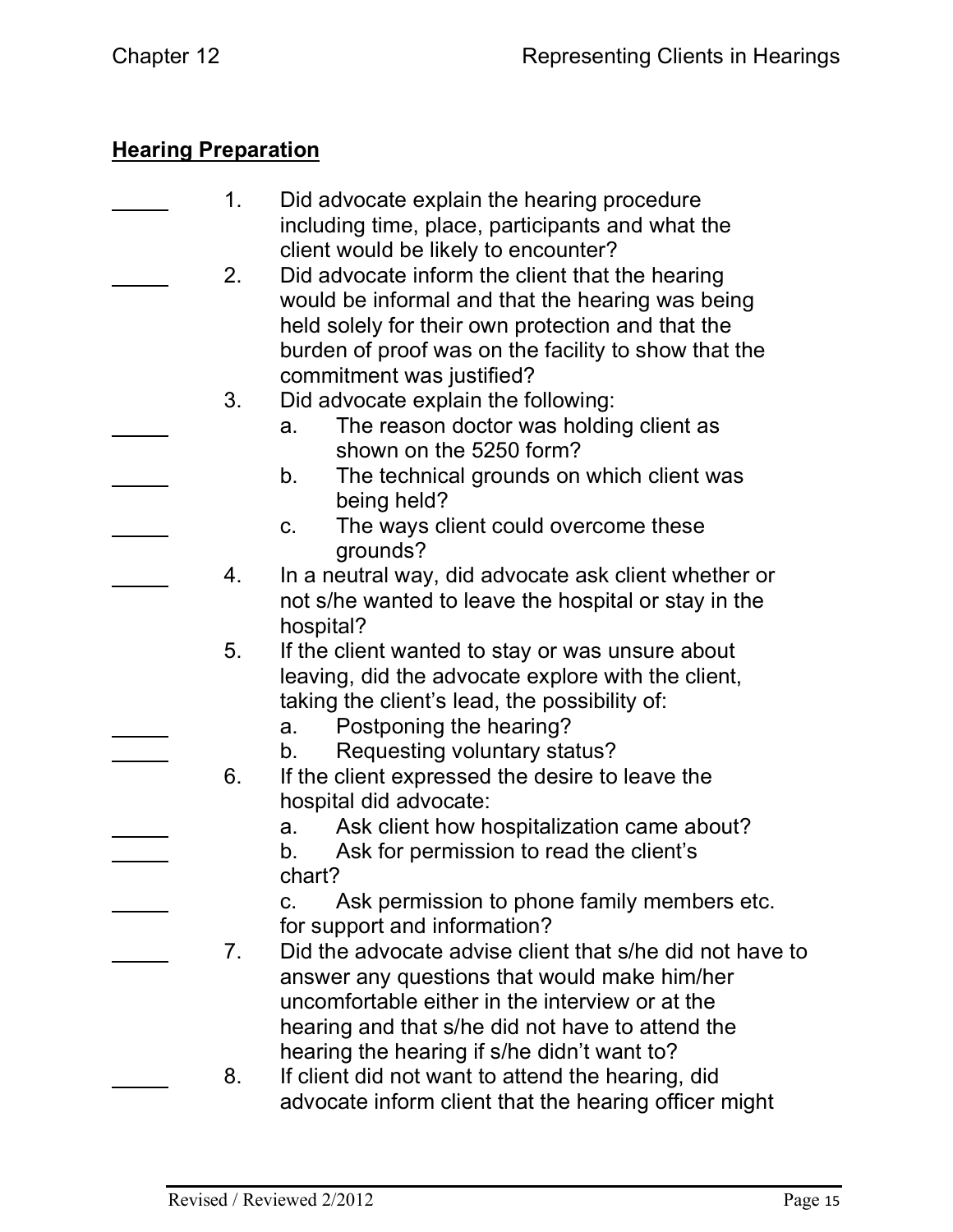interpret his/her nonparticipation in an unfavorable light?

- 9. Did advocate inform client that s/he could waive the hearing and proceed directly to court by petitioning for a writ of habeas corpus but that waiving the hearing would not be strategically a wise choice since, by so doing so, s/he would be losing one of his/her due process protections?
	- 10. Did advocate advise client that, although things might be said at the hearing with which s/he might disagree, during the hearing it would be important not so interrupt while others are talking?
	- 11. Did advocate advise client about the importance of his/her demeanor and physical appearance at the hearing?
	- 12. With regard to above, did advocate offer to provide or obtain any assistance the client requested in preparing him/herself for the hearing?
	- 13. Without leading the client to particular decision, did advocate ascertain client's wishes with respect to continued hospitalization?
	- 14. Did advocate ask client if s/he would like to contact anyone to verify living arrangements?
	- 15. If yes to above, did advocate identify him/her as a patients' rights advocate and clearly convey to the family member that s/he is not connected with the hospital in any way?
	- 16. Did advocate clearly convey to the family member that if the client were released at the hearing that it would likely be against medical advice, but that the hearing officer would be making a decision as to whether or not, with their assistance, the client could meet his/her basic needs for food, clothing and shelter?
	- 17. If the hearing was postponed, was it postponed based on the expressed wishes of the client?
- 18. Did advocate leave a number with the client where s/he could be reached in case the client had any questions or problems?

## **Reviewing Chart**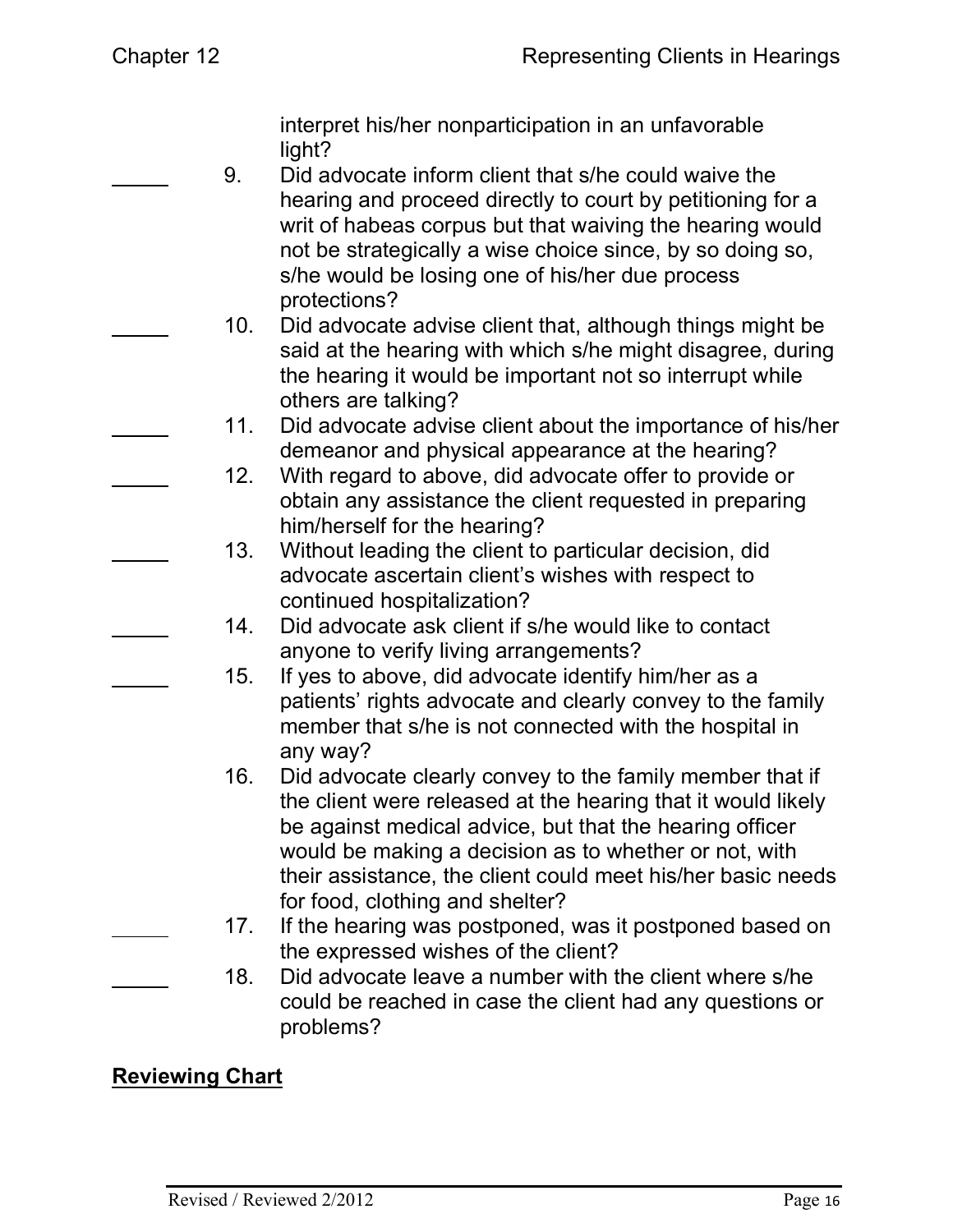1. Did advocate look for any statements in the chart that I indicated a. that the client was calm or cooperative in admission? b. that the client's condition had improved? c. positive description of client's condition or behavior? d. that medication had been decreased or discontinued? e. positive physical health reports? f. existence of financial and family support? g. that client was placed in seclusion or restraint? h. that the client had been eating/sleeping well? i. voluntary consent forms? 2. Did advocate check to see if a. the client had been given a copy of the 14-day cert.? b. the 14-day cert. had been signed by two authorized persons? c. the 72 hr. evaluation form was in the chart and signed? d. the upper portion of the 72 hr. evaluation form was complete indicating that proper advisement had been given to the client? e. the legal time constraints regarding detention had been exceeded? f. the narratives on the 72 hr. hold and 14-day cert substantiated each of the commitment criteria indicated? g. the involuntary patient advisement form had been completed and was present in the chart? h. the date of signatures on the 14 day cert. coincided with the date of its initiation? 3. Did advocate note: a. what supported the doctor's position? b. what supported the client's position? c. names and phone numbers where applicable of those who were familiar with the client? 4. Did advocate advise the client that s/he might be asked some of the same questions at the hearing not because the advocate didn't understand or wasn't listening but so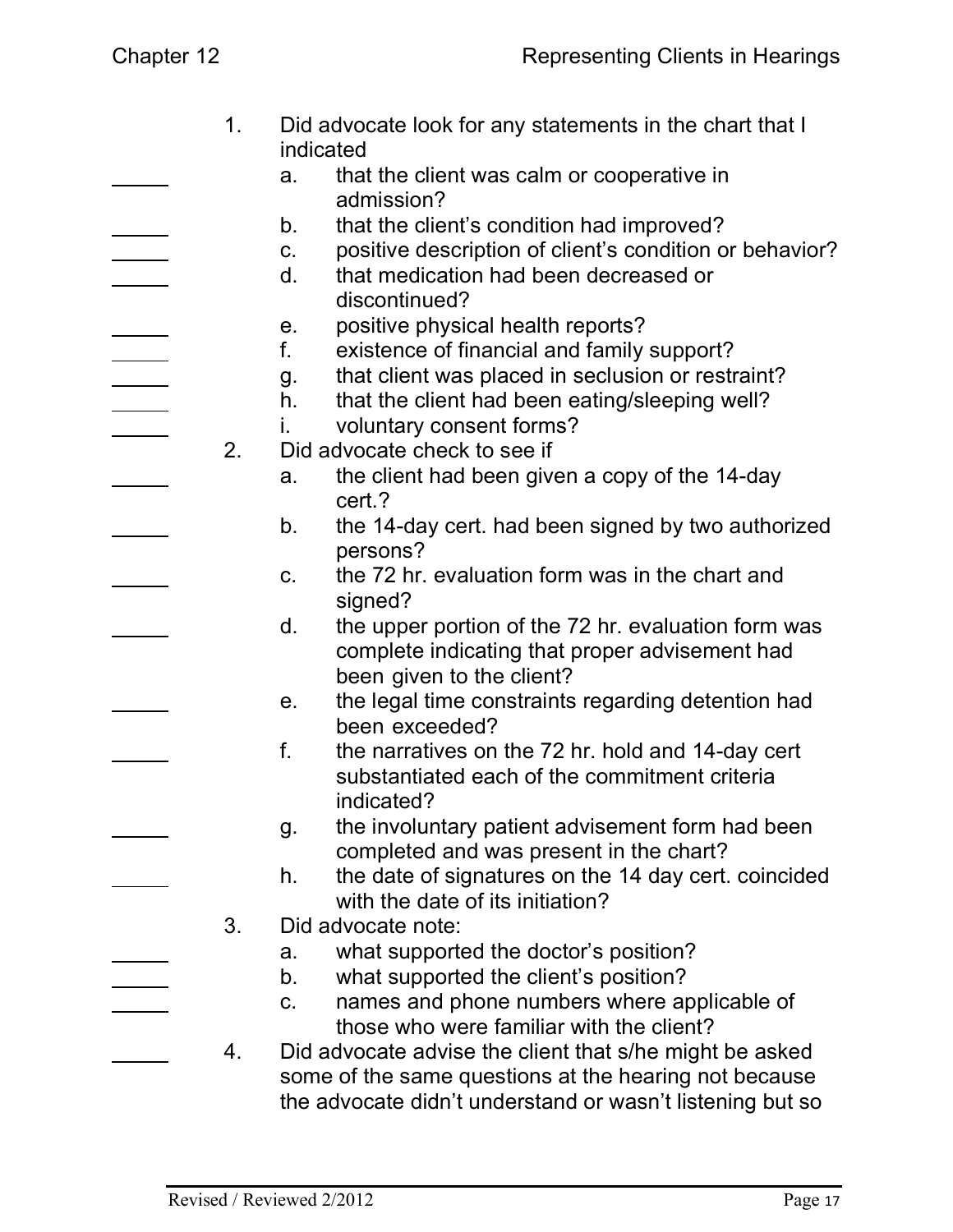| Chapter 12           | Representing Clients in Hearings                                                                                                                                                                                                                                                                                                                                                                                                                |
|----------------------|-------------------------------------------------------------------------------------------------------------------------------------------------------------------------------------------------------------------------------------------------------------------------------------------------------------------------------------------------------------------------------------------------------------------------------------------------|
| 5 <sub>1</sub><br>6. | that the hearing officer could hear the answer, too?<br>Did advocate adequately describe the hearing process to<br>the client by explaining?<br>where it would take place?<br>a.<br>when it would take place?<br>b.<br>who would be present at the hearing?<br>C.<br>the hearing process?<br>d.<br>Did advocate clearing explain to the client:<br>the position of the doctor?<br>a.<br>the evidence that would be used at the hearing to<br>b. |
| 7.<br>8.             | refute the doctor's position?<br>the evidence that would support the doctor's<br>$C_{1}$<br>position?<br>Did advocate prepare the client for the hearing by<br>asking him/her questions that the hearing officer might<br>ask?<br>Did advocate give client a pep talk before the hearing?                                                                                                                                                       |
| - 11.                |                                                                                                                                                                                                                                                                                                                                                                                                                                                 |

## **At the Hearing**

- 1. Did advocate cover all points that would enhance the client's case?
	- 2. If the client received medications during the 24 hrs. prior to the hearing, did advocate ensure that the facility representative informed the hearing officer of the medication and its side effects?
- 3. Did advocate advise client that although s/he might elect to have family members or friends in attendance at the hearing that their statements might not support the client's own position?
- 4. Did advocate avoid asking client questions s/he hadn't already asked the client prior to the hearing?
- 5. Did advocate avoid eliciting information that might have cast the client in a bad light?
	- 6. If client exhibited behavior that might have been a side effect of his/her medication, did advocate point out to the hearing officer that the medication, not a mental disorder, might be responsible for behavior?
		- 7.. Did advocate attempt to sit beside the client during the hearing so as to ensure good communications with the